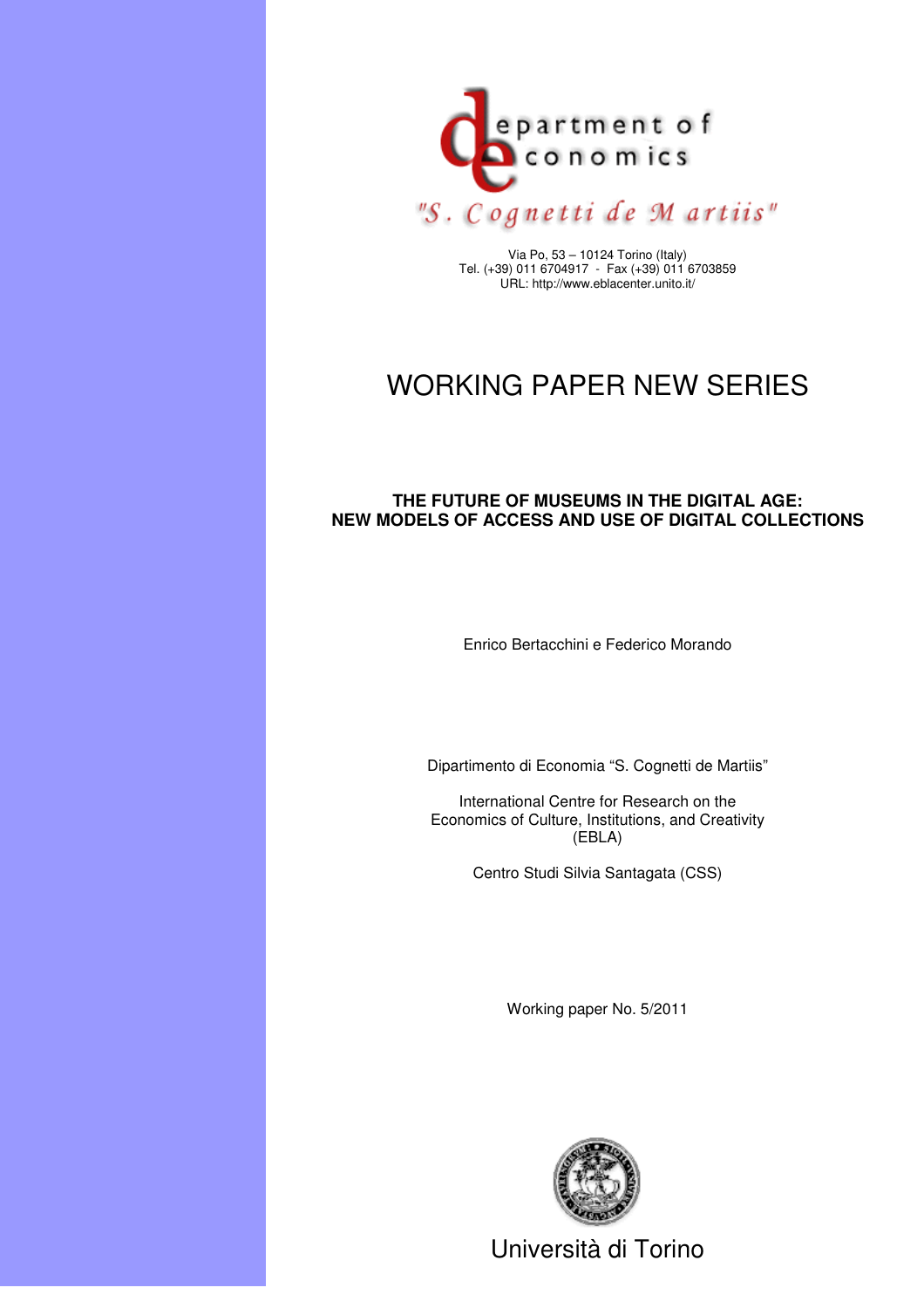# **The Future of Museums in the Digital Age: New Models of Access and Use of Digital Collections**

*E. Bertacchini\*, F. Morando\*\** 

*\* Department of Economics "Cognetti de Martiis", University of Torino and NEXA Center for Internet & Society.* 

*\*\* NEXA Center for Internet & Society, Politecnico di Torino, Italy.*

**Abstract** The aim of this paper is to analyze how technological innovation is reshaping the role and mission of museums as producers and distributors digital images of cultural collections. Based on a collection of case studies the authors identify the main shifting or emerging patterns in models for access and use to digital cultural collections due to changing users' behavior and structure of production and access cost in the cyberspace. These changes create several key challenges and threats to museums as to their role of leading providers of authoritative and trusted content, to the profitability of digital collections and the adoption of new metrics to assess their social impact and public mission.

#### *JEL Codes:* L86, O34, Z11

*Keywords:* Digital Collections, Museums, Information Economy, Internet

#### *Acknowledgements*

The authors acknowledge the financial support of the social sciences program of Regione Piemonte, through the EVPSI (Extracting value from Public Sector Information) research project (http://www.evpsi.org/). The present work benefited form the input of all the researchers involved in the project.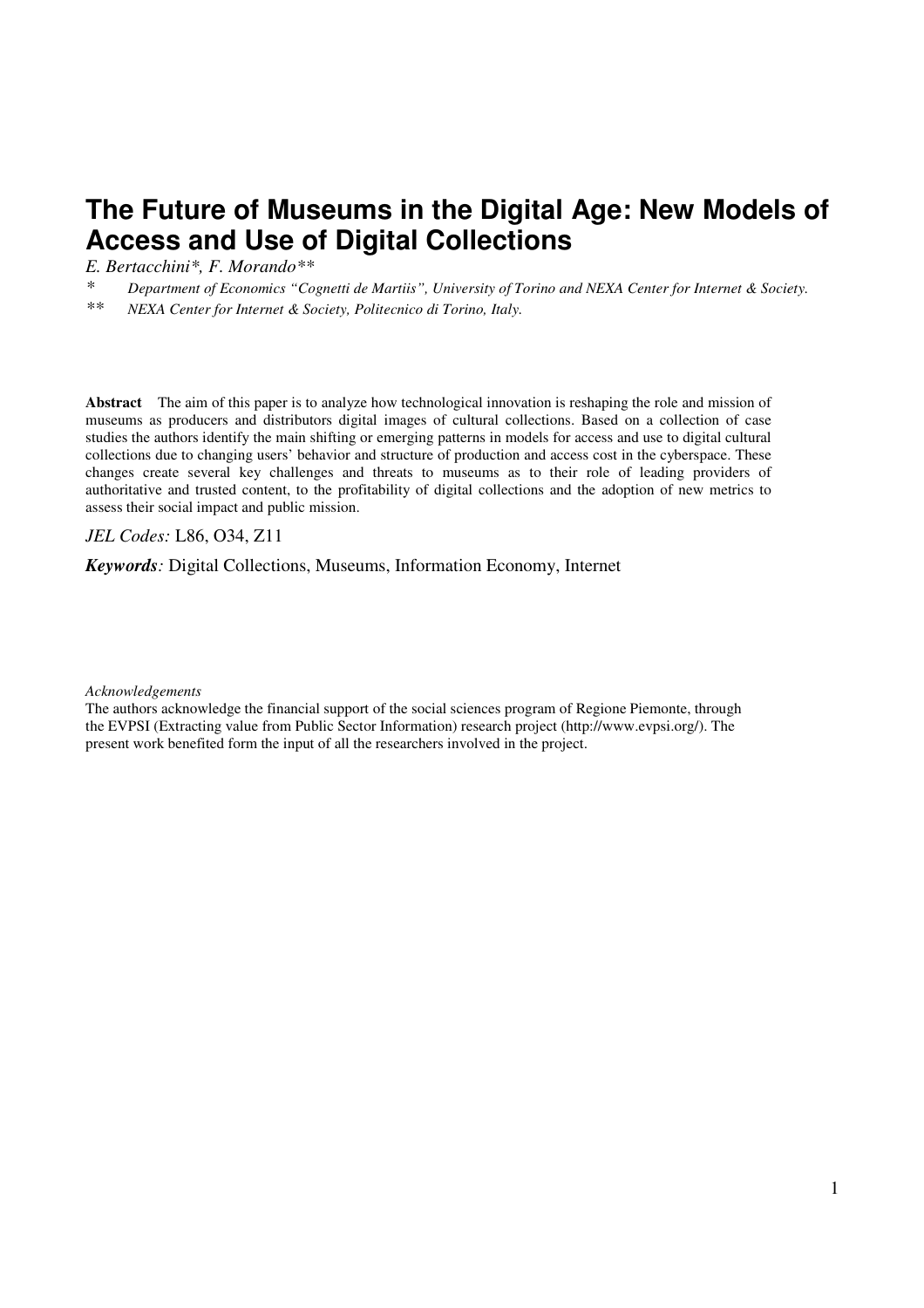## **1. Introduction**

This paper attempts to analyze how technological innovation is reshaping the role and mission of museums as producers and distributors of cultural content, with particular reference to the case of digital images of cultural collections.

As stewards of cultural materials, museums have always managed access to and use of their collections, but the digital revolution is radically changing cultural consumption and production patterns, obliging museums to re-think how they relate to their audiences as users of cultural content.

While much of the literature related to technological innovation and museum management has focused on the impact of digital applications on museum exhibitions (i.e. vom Lehn and Heath 2005; Thomas and Mintz 1998) or on visitors' virtual museum experience (Minghetti et al. 2002; Peacock and Brownbill 2007; Soren 2005), we focus on the more specific case of digital images of cultural collections and we contend that museums face today new choices and scenarios with regard to the delivery, access to and reuse by third parties of their digital heritage collections.

Crucially, as images of artworks in digital format enter the markets of information goods we identify the main shifting or emerging patterns due to changing users' behavior and structure of production and access cost.

First, digital technologies have the potential to allow museums to achieve a step increase in the access of their collections and, in some cases, become major broadcasters of cultural content. Digitization of cultural collections has strengthened the quality and quantity of available object images and cataloging information so that images could be quickly located and processed for distribution and licensing to both internal and external customers. This is likely to enhance museum image-licensing models as well as to improve traditional activities such as collection management, curatorial practices and scholarly research.

Second, since digital images are easy to reproduce, aggregate and transmit, they have an high potential for use and reuse in the networked digital environment. Web interfaces can provide tools that allow users to analyze and publish copies of digital images, combine them in different ways, create new juxtapositions or links, and explore scholarly textbased information about individual images, artists and subjects portrayed (Besser 1997). Such a "wealth of networks" (Benkler 2006) is likely to generate not only an enhanced access to digital images of artworks, but crucially a new commons-based knowledge on museum collections by users of the general public.

Low reproduction and transmission costs, however, are likely to threaten the economic control by museums over their intellectual property assets and to erode their authority as leading players in the authenticity, integrity and contextualization of artworks and cultural heritage objects.

As a result, museums face today a clear tension between favoring increased access and strengthening control over their digital collections. On one hand, the increased opportunities to open up access to digital images would potentially enhance economic and social value through their dissemination and re-use. On the other hand, control over their digital collections would potentially allow museums to generate new revenues in information markets and to maintain their position as gatekeepers of authenticity, integrity and contextualization of digital cultural content.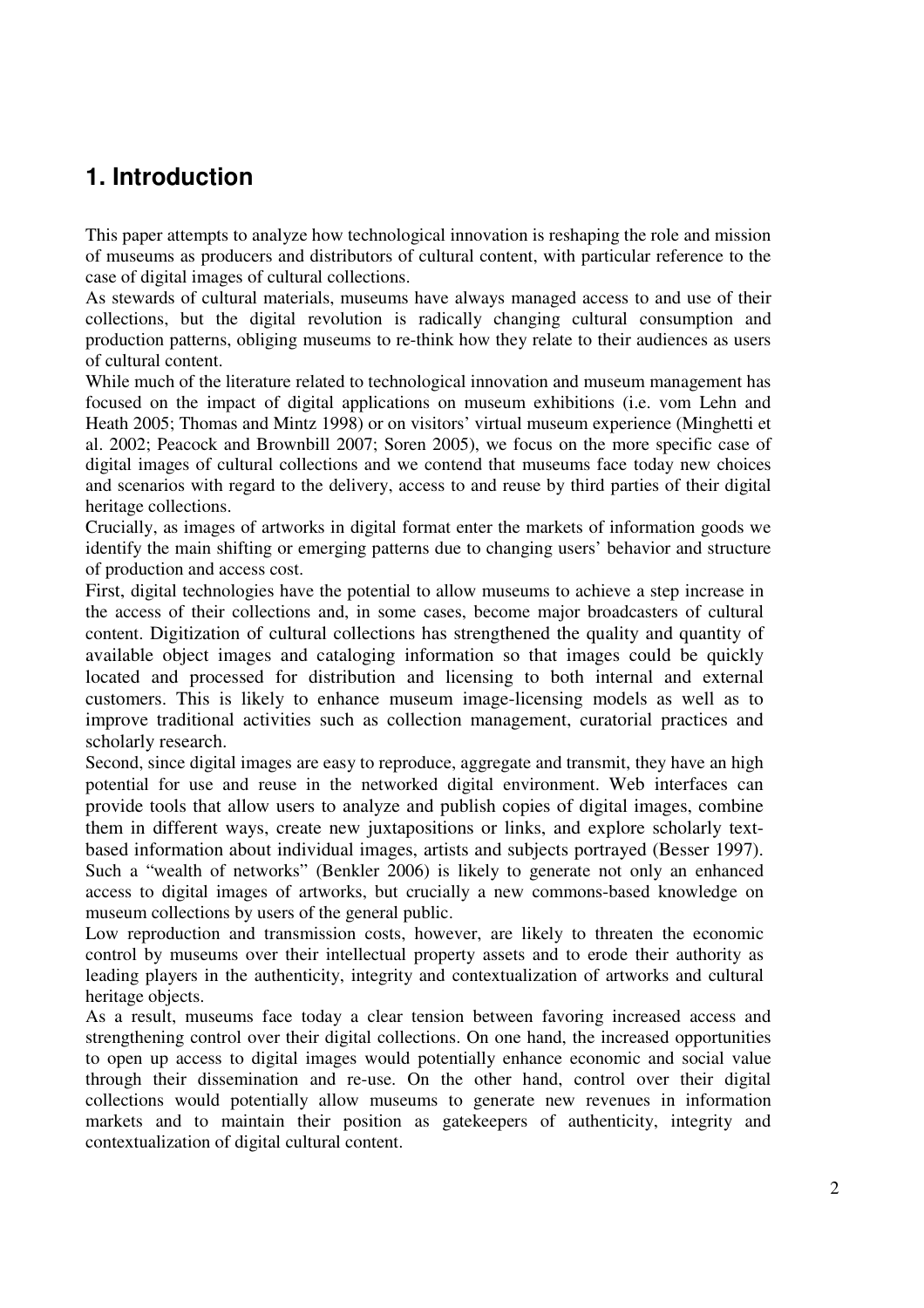Because no museum can take on the process of digitization of its collection without a substantial investment, such a tension call for museums to reconsider their business models in order to capitalize on the opportunities and avoid the threats that the new digital environment brings (Bakshi and Throsby 2010).

The paper is organized as follows: Section 2 describes the main economic characteristics of digital images as information goods and the impact of digital technologies on the models of access and use of museums cultural collections. In section 3 we categorize and analyze the main emerging models of access, dissemination and use of digital images of museums cultural collections. Section 4 concludes discussing the main challenges for museums in managing their digital collections.

## **2. Paradigm shifts in value creation for museum collections in the digital age**

The digitization of cultural collections, combined with the increasing capacity of storage and Internet access to digital information, is causing a rapid change in the traditional models of using, managing and accessing knowledge and information related to cultural heritage and artworks.

Museums, like many other cultural institutions, are a product of the age of Enlightenment and its encyclopedic spirit<sup>1</sup>. The traditional model of museums was based on a physical collection of objects, publicly funded and publicly accessible in a building. The core mission of museums was to preserve, catalogue and develop the collection, to provide access to it so that to transmit national and global culture to the general public and to make material available for research (Alexander, 1983; Lewis, 2011). In this view, cultural institutions may be deemed repository and producer of knowledge based on the preservation of collections of physical objects. Museums indeed organize and interpret the information embodied in the cultural objects and have become educational facilities, a source of leisure activity and a medium of communication of cultural content. The intangible goods produced by cultural institutions thus represents an added value to the physical collection.

Although there have been significant technological advances, the forms of managing the access to and use of cultural materials by museums have fundamentally remained the same throughout the time. Cultural objects were typically made accessible to the general public directly through in-house exhibitions and to the scholarly audience through the physical access to the object. Further, the control over the distribution and use of images was eased by physical and technical constraints. When the distribution of reproductions of art works was accomplished with film-based slides, transparencies, and printed images, obtaining an image generally required moving a physical object, a film or a paper-based image from one place to another. Although images, once acquired, could be duplicated, to some extent the quality of the reproductions has been always less than the quality of the originals (Hamma 2005).

The transition to digitization and the widespread dissemination of networked digital information is likely to transform the way knowledge related to physical cultural collections is produced and managed both by museums and users.

-

<sup>1</sup> Although the first collections of cultural and artistic objects were established from the Renaissance onwards, the modern idea of cultural institutions emerged in Europe in the late 18th and early 19th century. For example, two of Europe's outstanding museums, the British Museum, in London, and the Louvre, in Paris, opened respectively in 1759 and in 1793. In United States, Smithsonian Institution was founded in 1846.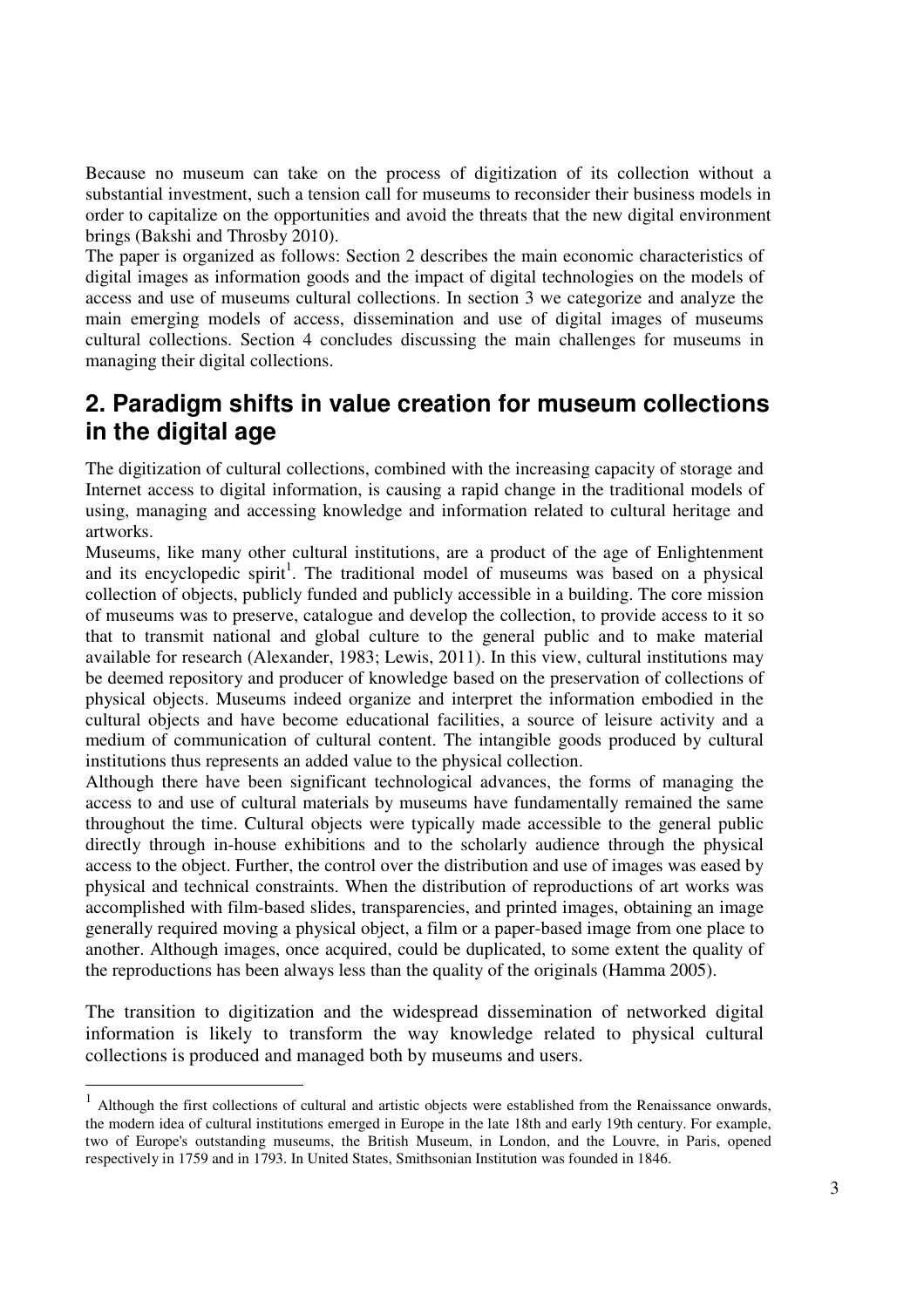From an economic viewpoint, digital cultural collections may be commonly analyzed as a specific kind of information associated with physical artifacts that is collected, produced, stored and disseminated by cultural institutions in digital format.

Digital cultural collections may have therefore some specific economic properties related to information goods (Shapiro and Varian 1999):

- Supply and demand side economies of scale: moving the reproductions of their collections from the analogue to the digital world, museums face substantial fixed and sunk costs in the digitization process, but then the cost of reproduction and distribution of digital images is low and close to zero. This cost structure – relatively high fixed costs and low marginal costs - generates return to scales (average cost decreases with scale) in the supply of information goods and is likely to favor the creation of natural monopolies which allow producers to recover fixed and sunk costs through pricing above the marginal cost or through price discrimination. At the same time, information goods present strong network effects in consumption, as demand depends on how other users share, consume or purchase the same good. This means that demand shows scale effects and information good producers and distributors are more likely to acquire monopolistic positions in the information market. Once a firm has established market dominance with a particular product, it can be particular hard to unseat it.
- Public good characteristics: digital images of artworks have public good characteristics, that is they are both non rival and non-excludable. Non-rivalry means that consumption of the good by one person does not reduce its availability for others. Non-excludability means that, if the good is made available to some, others cannot be prevented from consuming it. While non-rivalry is a property of the good itself, non-excludability is rather a social choice, depending on the effectiveness and cost of technological and legal restrictions on information transfer.
- Experience good: both in the analogue and digital format, the cultural content and information conveyed by artworks may be considered as a form of experience goods in the sense that a consumer cannot verify their quality or value in advance, but only by consuming the goods. For example, the value of accessing a particular artwork to any individual depends upon a complex set of connections with his/her knowledge acquired in the past, such as that of the history of art, of the social context in which the artist worked, of physical theories of light, color and perspective. The digital revolution seems to have amplified the experience goods problem. As more and more information are produced in the digital environment, users have access to a plethora of content. Thus, to experience such content, the new real scarce resource and valuable commodity is the contextualization and authentication of content (Pantalony 2007).

Such economic properties have some profound implications in terms of generation of new patterns of use and business models for the access, dissemination and use of digital cultural collections.

Firstly, the transition to digitized collections provides a new set of opportunities to online engagement with arts and culture. Such transition has indeed triggered the demand for users to share, aggregate and link digital content across institutional boundaries. As most collections represent only part of the corpus of any single artist, subject area or era, the need to pull together cultural resources from across many institutions may be seen as an intellectual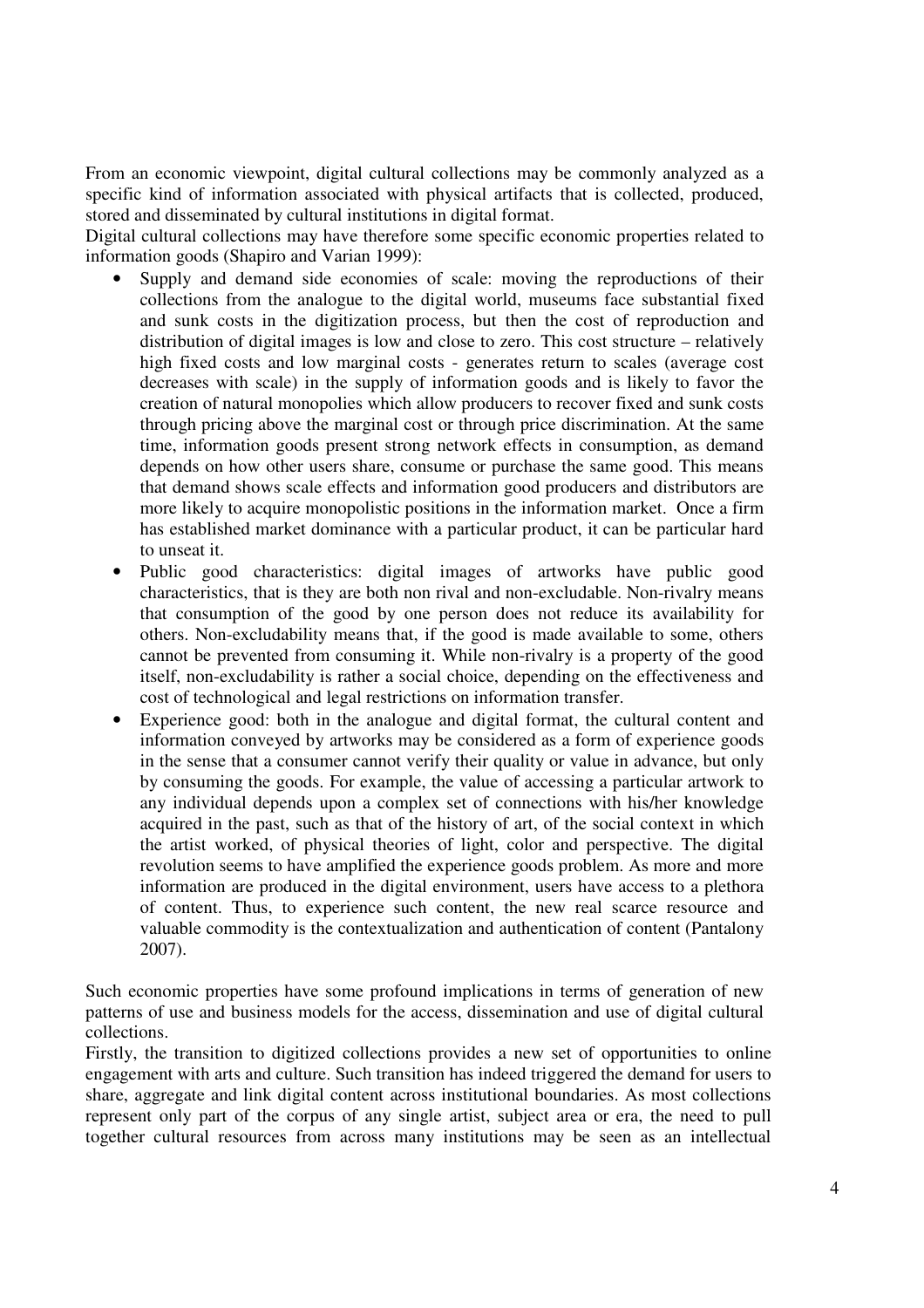imperative for enhancing users' experience to museums collections (MTM London 2010; Tanner 2004).

Secondly, as technology for digitization and digital distribution takes command, new technology-leading information providers different from established museums are gaining larger importance in the distribution of digital cultural content. This is because information goods, characterized by strong supply and demand-side economies of scale favor aggregation dynamics and strategies made possible by the low-cost digital processing and storage (Shapiro and Varian 1999; Bakos and Brynjolfsson 1997).

Thirdly, the digital environment is dramatically making obsolete the traditional imagelicensing models (both for commercial and non commercial use) set by museums. For instance, while traditional licensing models require complex procedures and typically tailored on the demand of art publishers and scholarly researchers, the reproduction of digital images of cultural collections entails new types of web users and demand for a faster dissemination of authoritative digital content (Bray 2009).

Finally, drawing from the current debate on opening up access to Public Sector Information and Content by government and public bodies, public and non-profit museums that participate in publicly funded digitization projects are increasingly prompted to adopt policies and strategies for making their digitized content available with limited economic, technical and legal barriers to widen its diffusion and enhance users' cultural and educational experience (OECD 2006). In this case, the rationale is that as the costs of disseminating and accessing information have declined, the transactions costs associated with charging for access to information, and controlling subsequent redistribution have come to constitute a major barrier to access in themselves. As a result, the case for open access and flexible re-use of digital images of artworks in the public domain may generate social benefits in making such digitized information available to the public for both commercial and non-commercial purposes (Quiggin 2009).

Given such emerging patterns it is evident that, while digital technologies have strongly enhanced access to museum collections both in quantitative and qualitative terms, it is by no means straightforward how far museums will achieve to manage and benefit from the new added value generated by the opportunities of the digital environment. To answer this question it is necessary to focus on the evolution of business and organization models for the access to and re-use of digital images of museum collections.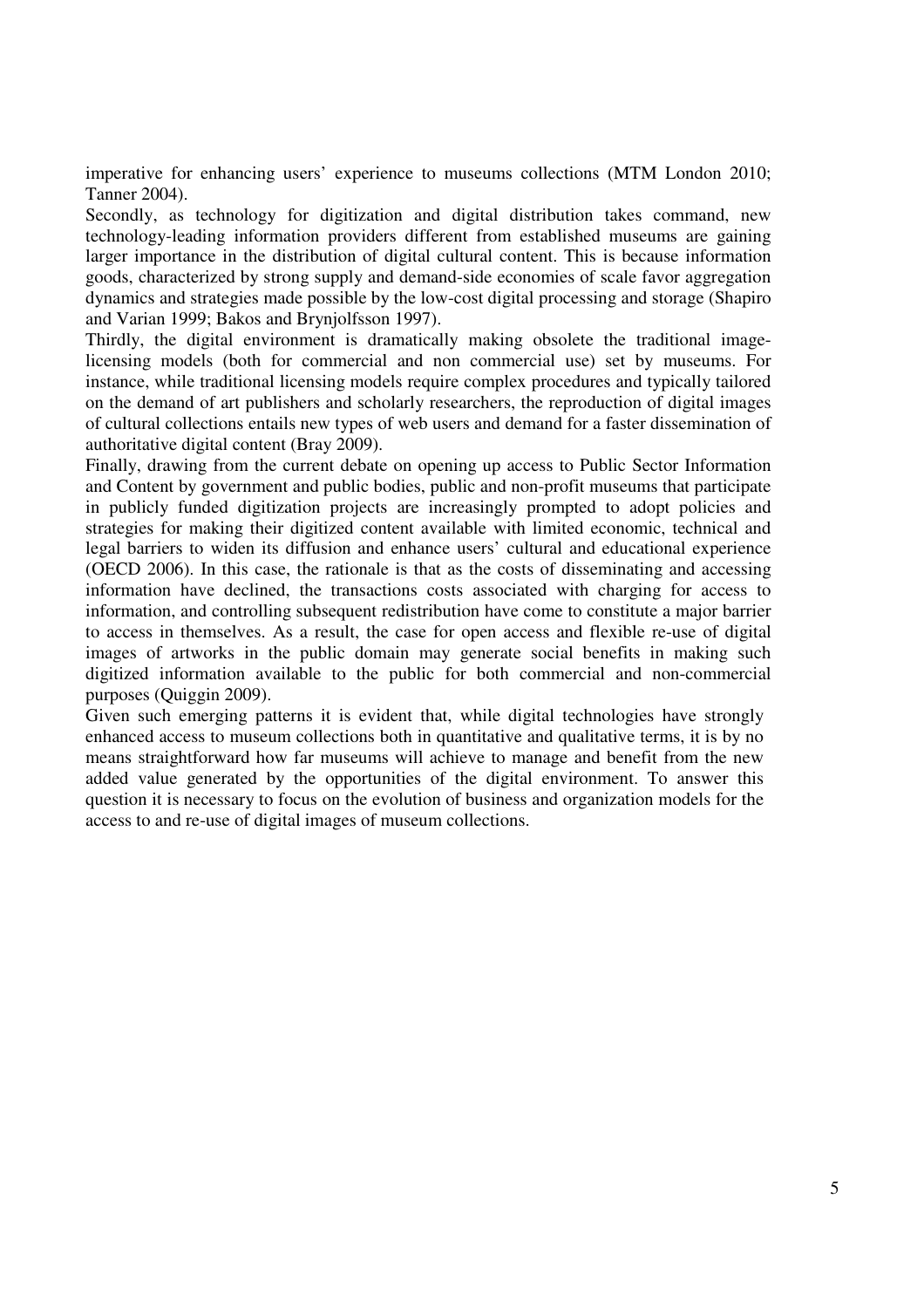## **3. Emerging models of access to and use of digital collections**

In this section we analyze and compare four main models of access to and use of museum digital collections according to different characteristics, that is the main customer target and audience, the values enhanced, the appropriation mechanisms of the economic return generated by that values and the type and quality of control over access and reuse of digital images. The models identified are described according to selected and representative case studies and examples.

|                                          | <b>Customers</b>                                | <b>Enhanced</b><br><b>Value</b>                                                                      | Control*  |           |          | Appropriation                                                                                     | <b>Cases</b>                                                                          |
|------------------------------------------|-------------------------------------------------|------------------------------------------------------------------------------------------------------|-----------|-----------|----------|---------------------------------------------------------------------------------------------------|---------------------------------------------------------------------------------------|
|                                          | <b>Target</b>                                   |                                                                                                      | Legal     | Technical | Economic | <b>Mechanism</b>                                                                                  |                                                                                       |
| Online<br><b>Display</b>                 | <b>Visitors</b><br><b>Scholars</b><br>Web Users | Accessibility;<br>Quality of<br>images;<br>Authoritative<br>and trusted<br>content                   | $+$       | $++$      |          | <b>Indirect</b><br>Visibility of<br><b>Museum</b><br>Collection                                   | Google Art Project                                                                    |
| Proprietary<br>Image-<br>licensing       | Academic<br>and<br>Commercial<br>Publishers     | <b>TCs</b><br>Reduction;<br>Quality of<br>images;<br>Authoritative<br>and trusted<br>content         | $^{++}$   |           | $+$      | <b>Direct</b><br><b>Revenues</b>                                                                  | Commercial Stock photo<br>Agencies;<br><b>Educational Platforms</b><br>AMICO, Artstor |
| Open<br><b>Licensing</b>                 | Web users                                       | <b>TCs</b><br>Reduction;<br>Users-<br>Generated<br>Knowledge;<br>Sharing<br>Authoritative<br>content | $\ddot{}$ |           |          | <b>Indirect</b><br>Visibility of<br>Collection:<br><b>Enhancing Role</b><br>Online<br>Communities | "The Commons" Project<br>Bundesarchive -<br>Wikimedia                                 |
| User-<br>generated<br>digital<br>content | Web users                                       | Users-<br>Generated<br>Knowledge;                                                                    |           |           |          | <b>Indirect</b><br><b>Enhancing Role</b><br>Online<br>Communities                                 | SmartHistory<br>"Wiki Loves Art"<br>Initiative                                        |

*Table 1 – Models of access and use of digital collections* 

\* The signs + and ++ indicate the extent a control mechanism is used in the model; the sign - indicates that the control mechanism is not relevant or not applied in the model.

### *Online access and display of images*

Online access and display of images on museum websites represents one of the most widespread and straightforward applications of digitized collections. While, originally museum websites simply duplicated familiar museum products and information, the use of new technologies in the last years has grown rapidly, giving rise to complete cyber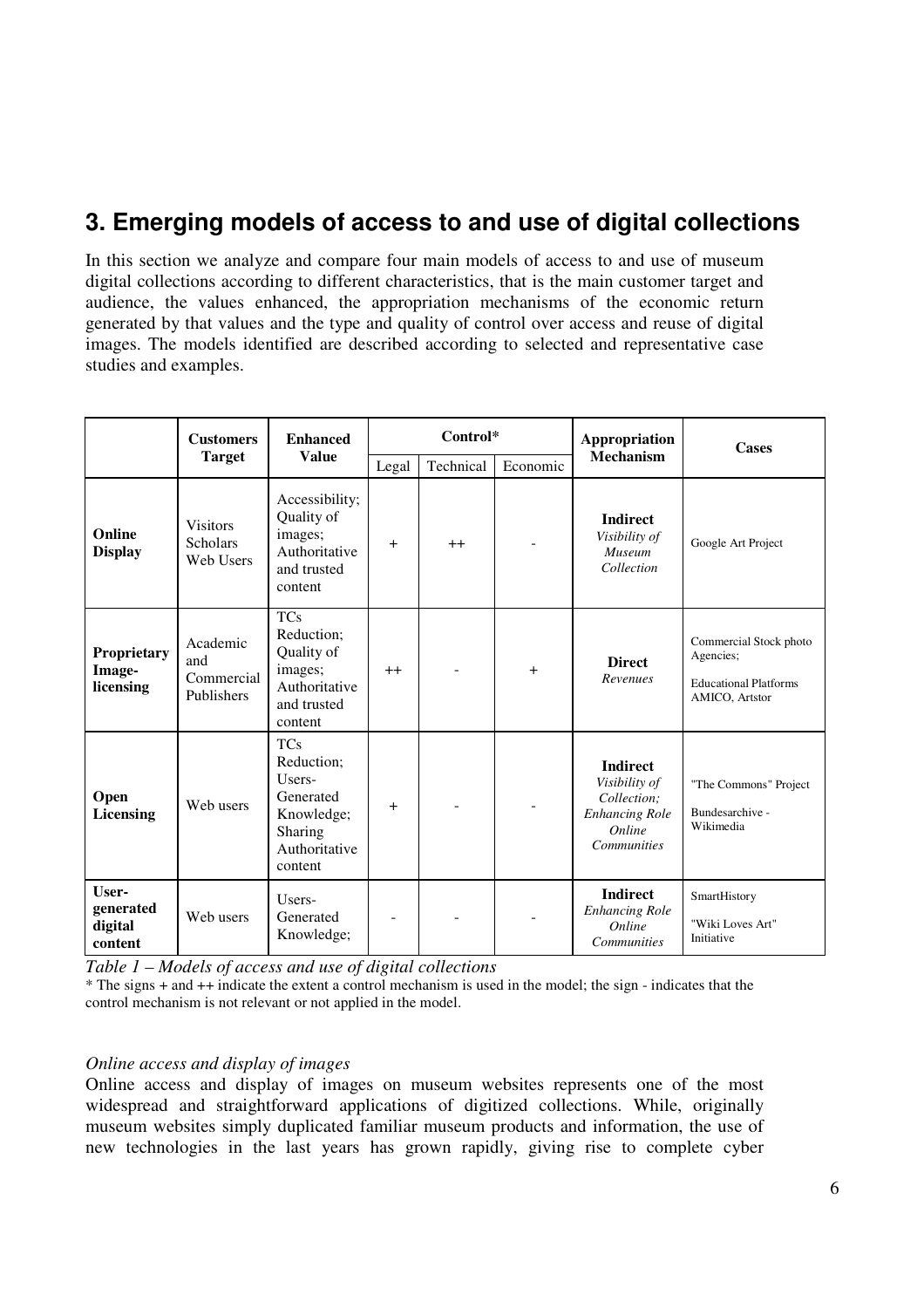experiences of museum collections for visitors and art lovers. In particular, web online access to digital collections may be seen as an innovation in audience reach because in many cases it enhance accessibility to museum authoritative and trusted content and its related information by complementing the real visitors' experience to physical collections (MTM London 2010). Further, this system may even increase the quality of users' experience to cultural collections by providing a deeper inspection of artworks' details through ultra-high resolution images. Or, it could expand the "scope" of the visit, allowing users to gain a (virtual) access to the so-called "museum stocks".

However, as the online access to digital images on museum websites is generally free, museums only indirectly appropriate the benefits of their investment in such a model, especially by promoting museum collection and augmenting their visibility so to generate revenues from the increased number of visitors, public funding and donations.

At the same time, free online access does not imply a relaxed control over the use and reproduction of digital images displayed. As noted by Eschenfelder and Agnew (2010), museums rely on several technological protection measures, such as visible watermarks, disabling copy and save features on web browsers or (arguably the most effective solution) simply offering low resolution files and thumbnails.

These technological measures are generally effective in limiting unauthorized reproduction and copying of digital content even in the absence of effective and enforceable legal instruments (Landes and Posner 2003).

Finally, while digital images of artworks have been traditionally displayed on distinct museum websites, this model is increasingly oriented towards aggregation in dedicated platforms of online digital content to reduce users' search costs and improve their virtual experience. With this perspective, the Google Art Project represents one of the pioneering experiments to aggregate and link digital images of a selection of artworks coming from seventeen of the most prominent museums in the world.

#### *Proprietary Image-licensing*

This model is the most traditional and established system to provide access to and use of authoritative and trusted content by museums. For instance, proprietary image-licensing models have developed around the principles of conventional print publishing, based on the demand of images by the specific segment of commercial and academic publishers. As a result control over the access and use of the digital collections is performed legal mechanisms and economic barriers.

As the creators and possessors of art images, museums are typically the entities in the position of developing the license agreements and determining what restrictions to place on the use of the images they make available. In most instances, other than where the interpretation of the law has provided otherwise, museums have also maintained photographic copyrights on the images of their artworks, even where the artworks were themselves in the public domain.

Such a system is the only one mainly based on the direct appropriation through pricing schemes of the economic value of the information goods produced. Yet, museums adopt some standard differential pricing strategy for the right to use an image depending on the usage, media, quality and size of digital images, licensing conditions, print run and audience reach. Reproductions for commercial applications are generally charged more than reproductions for educational use and academic publishing, whose price is in some cases zero, due to fee-free images policies for scholarly publishing, like for the Metropolitan Museum, the British Museum and Tate Gallery (Bray 2009). Regardless the fee charged,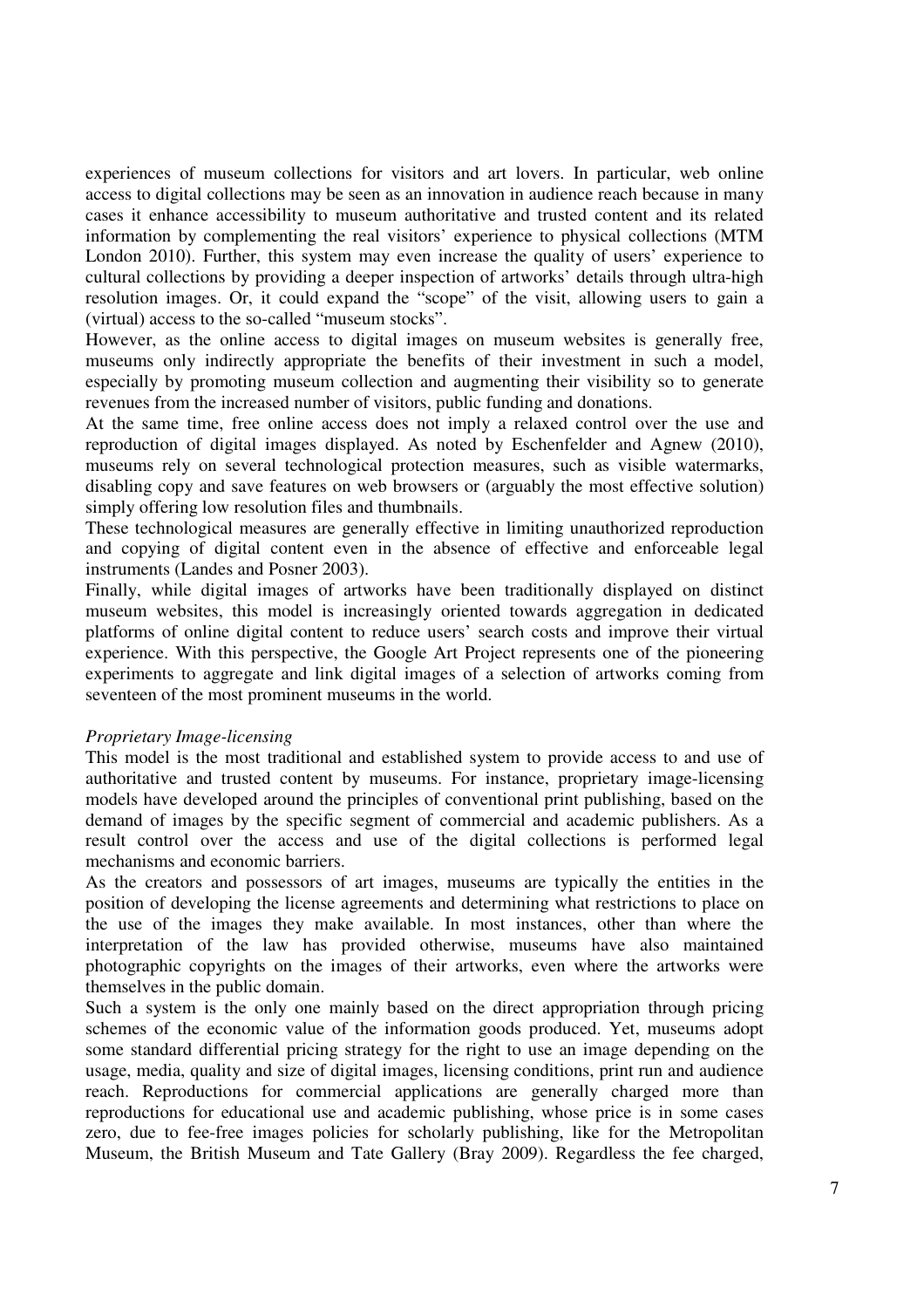license agreements tend to make the process of obtaining and using art images more complicated, time consuming, and costly for permission seekers. Further, transaction costs may be also relevant for users due to the lack of a standard model across museums for the licensing of the images. For example, according to Tanner (2004) the turnaround time for delivering images after payment is in average 2 weeks (with a range of response from less than 24 hours to 6-8 weeks).

As a result, digital technologies have been particularly useful in advancing this traditional model by offering new opportunities to reduce transaction costs afflicting commercial and scholarly publishers in the search and request for permission to reproduce proprietary authoritative content owned by museums. As noted before, reduction in transaction costs has been usually achieved through the aggregation of digital collections on dedicated and specialized platforms for the delivery of digital art images.

As noted by Tanner (2004), 30% of the US museums analyzed in his study use either completely or partially commercial specialized photographic agencies to manage their external rights and licensing. Crucially, a handful of photographic agencies, including Artres, Scala Archives, Corbis, Getty Images and the French Reunion de Musee Nationaux (RMN), have cleared the rights for hundreds of millions of art images coming from several prominent museums worldwide (Besser 1997).

A similar aggregation trend is occurring also for scholarly and education image licensing. In this case, the Art Museum Image Consortium (AMICO) from 1997 to 2004 and, at present, Artstor are organizations that use licensing instruments and contractual arrangements with their museum partners to gather images of varied but controlled resolution so that they could be offered in the form of a digital library to academic and educational institutional subscribers (Pantalony 2007).

### *Open Licensing*

Although digital technologies have contributed to a reduction in transaction costs for museums image licensing, such a traditional model based on exclusive control for accessing and using digital art images is not likely to match new patterns of use and distribution channels occurring on the web. For instance, the dissemination channels in the Web 2.0, such as social networks and the blogosphere, increasingly require a faster and broader access to digital content and especially a more rapid and efficient system to manage their reuse without seeking every time permission to the right-holder museums. As noted by Benkler (2006), such a demand is essential to support the commons-based peer production system of knowledge and cultural content in a networked environment.

As a result, new standard copyright licensing models, such as Creative Commons Licenses, have been adopted by some cultural institutions to allow users to use, reuse and redistribute content from their digital collections in a open access framework, subject only to the requirement to attribute and share-alike (Hatcher 2007). The innovation represented by these licenses relative to the traditional model based on the background copyright system is that they make it trivial for people and cultural organizations to give others permission to use their content.

Two initiatives are particularly representative of this model, that is "The Commons" project and the partnership between the Bundesarchiv and the Wikimedia Foundation (Dierickx and Tsolis 2010). The former is a project developed to add publicly-held photography collections of cultural institutions to the open content online platform Flickr under a Creative Commons License to allow viewers to add context to the images by tagging and describing them. The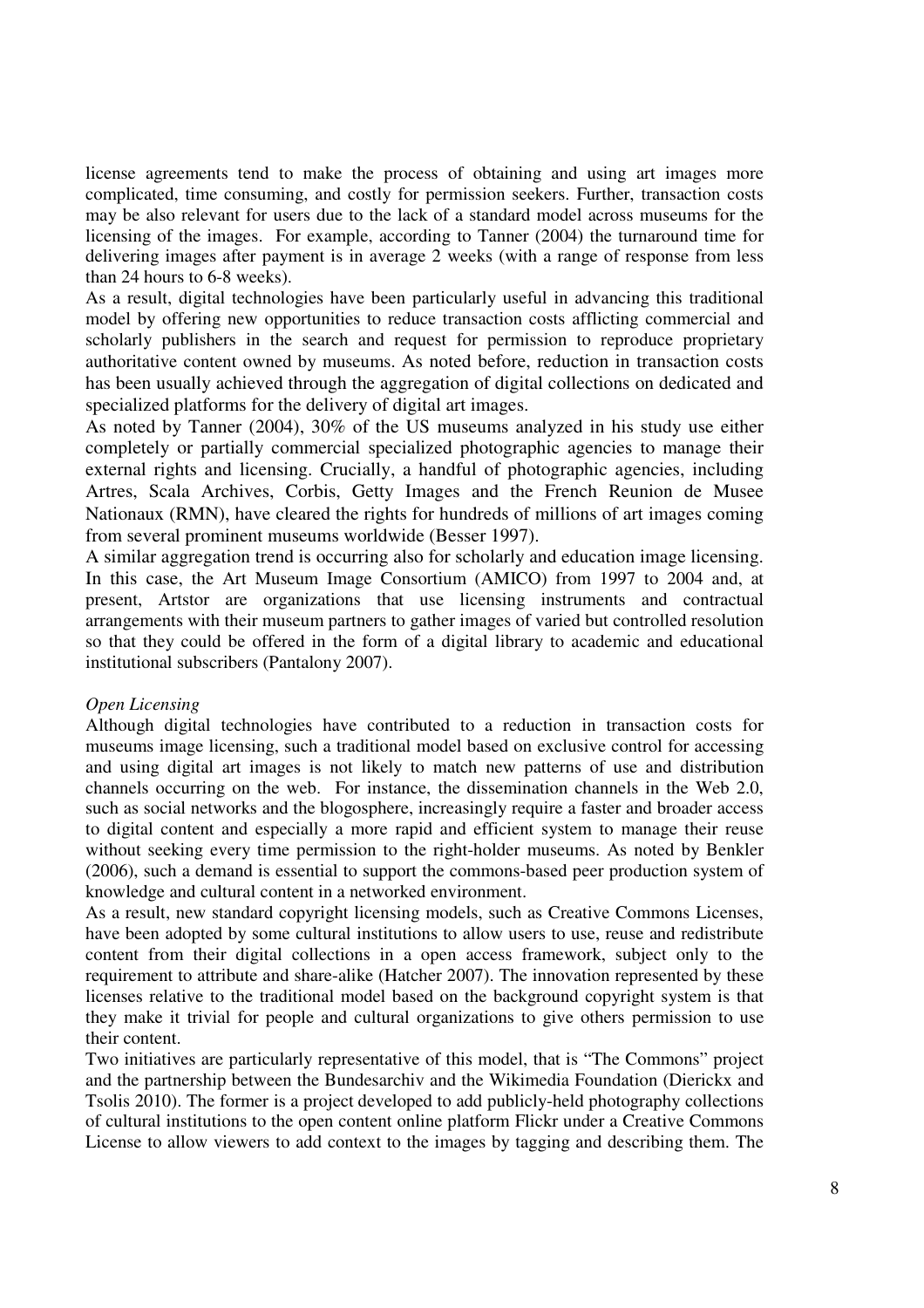latter refers to a cooperation agreement through which a German public archive released in 2008 some 100.000 images under an open content license to be distributed from Wikipedia, the online platform managed by the Wikimedia Foundation.

To enhance dissemination through the web channel, the images that are provided by the Bundesarchiv are licensed subject only to the requirement to attribute and share-alike. The files released are of slightly reduced resolution (800px on the larger side) that allows the cultural institutions to preserve traditional sources of income from the traditional licensing of images. At the same time, thanks to the integration of images into the Wikipedia articles, the number of visits to the Bundesarchiv website has steadily increased (Dierickx and Tsolis 2010).

As it clear from the above examples, the main values enhanced by open licensing models not only refer to the reduction in transaction costs for the access and reuse of digital art images of museum collections, but also to the increased visibility of museum collections and to the new knowledge and information generated on art images by commons based peer production systems. Further, being an open access model that favors reuse of art images, museums relinquish a great part of control over the content distributed according to this system. The legal and technical tools, which in the previous models are used to maintain exclusive control over the digital collections, are here used to ease the dissemination of authoritative and trusted content. At the same time, there is no economic barrier to the access and use as digital copies of artworks distributed under such model are fee-free.

#### *User-Generated Art Images*

User-generated art images initiatives share with the open licensing model the same approach, objectives and scope as for the access to and use of museum digital collections. However, they may be considered a separate model because, instead of cultural heritage institutions, users take direct command in the production and dissemination of digital art images under open licensing schemes.

Also in this case, the main initiatives have been based on sharing digital content through open content online platforms such as Flickr and Wikimedia Commons. For example, the "Wiki loves art" project allowed visitors of museums in United States and the Nethederlands to take pictures of objects in public domain displayed in their collections and then to upload them to Flickr and license under Creative Commons License subject to the attribute and share-alike requirements (Dierickx and Tsolis 2010). Similarly, the Smarthistory project has developed a free, multi-media art history web-book publishing images and videos directly produced by contributors from public domain artworks in museum collections (Bakshi and Throsby 2010).

## **4. Challenges and opportunities for museums in the digital era**

The four depicted models suggest that the transition to digitization is providing a wide range of options for museums in managing the access to and use of their digital collections. The analysis has highlighted that the main advances from digital technologies in this field are concerning the reduction of transaction costs for the distribution of images, user-based creation of knowledge and information on museum collections and innovation in audience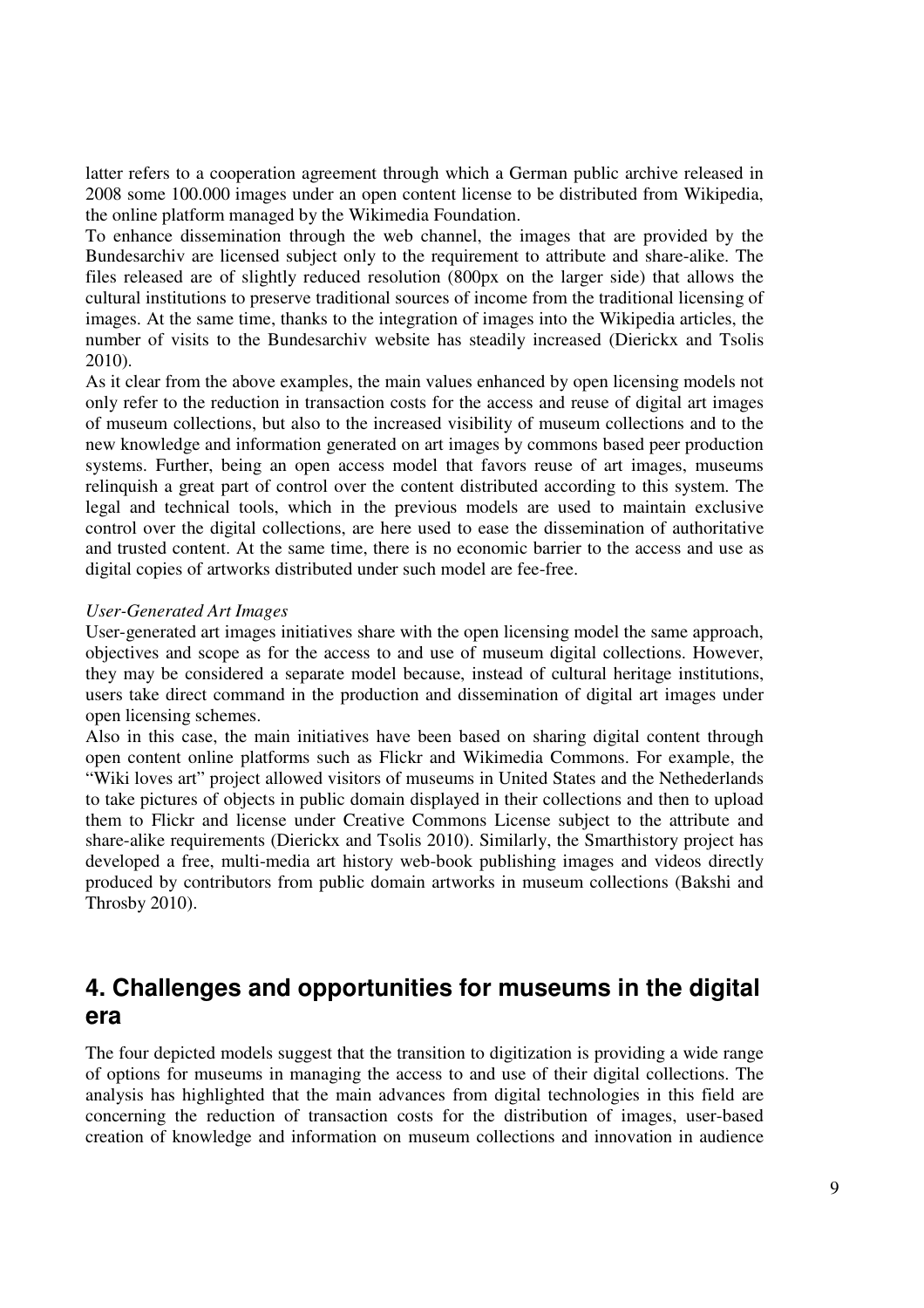reach and in distribution channels for authoritative content. Crucially, the models differ according to the type of control maintained by the cultural institutions over their collections and the appropriation mechanisms through which they capture the economic value generated by the investment in digitization and the production of digital content related to the artworks. On one hand, online access and proprietary image licensing models are mainly based on exclusive control over art images for both commercial and non commercial uses. On the other hand, open licensing and user-generated art images model tend to relinquish control to favor access and reuse of cultural content.

The tension between maintaining control and opening up access seems by all means the main field of conflict between elders and contemporaries in museums' management and business of digital collections. However, as there is not a clear consensus on how museum should respond to this new technological setting and what kind of strategies may provide in the long term higher benefits to cultural organizations and to their audiences, current evidence may at least suggests the main challenges museums are facing in the management of their digital cultural works.

### *Assessing the real commercial value and profitability of digital collections*

As museums enter the digital environment as providers of authoritative content, one of the main expectations concerns the profitability of their digital collections and in particular the revenue potential from the commercial exploitation of rights over digital art images. While this is one of the reasons behind developing strategies based on exclusive control, in most of the cases has proved so far to be a missed expectation.

For instance, as noted by Tanner (2004) in his survey on a sample of American museums, 80% of museums investigated process far less than 1,000 image transactions per year and most of these are for non-profit and educational use. Commercial transactions are responsible for the majority of revenues from image licensing, but only 28% of the sample had yearly revenues of more than 100.000 US\$ for both image and rights activities. Further, it is interesting to notice that only a handful of objects in cultural collections are driving revenues as most of the museums report that they have a top 10 list of images that attract the most attention. Considering the total budget of museums and the costs to administer the service there is no likely significant surplus or profits against their expenditure and the revenue raised appears to be irrelevant as an indicator of potential profitability of digital collections. Crucially, as almost no cultural institution directly recoups cost from digital image transactions, the main driving factors for the digitization of cultural collections refers to the extension of their public mission in the digital sphere and to the direct benefits accrued to internal museum departments, which are the major users of the digital images.

From a strict economic viewpoint, once the costs necessary to generate, collect and maintain the digital collection are incurred because such an investment benefits the internal operations of a museum, the price for licensing digital copies of artworks might be set at the marginal cost of reproduction and distribution, which is generally close to zero for information goods in digital format.

As a result, each museum should therefore reconsider its image licensing models in order to find out a proper balance between the extracting economic value from the commercial exploitation of its digital collection and increasing the access and so its public mission. This seems particularly relevant for images of artworks in public domain (Hamma 2005)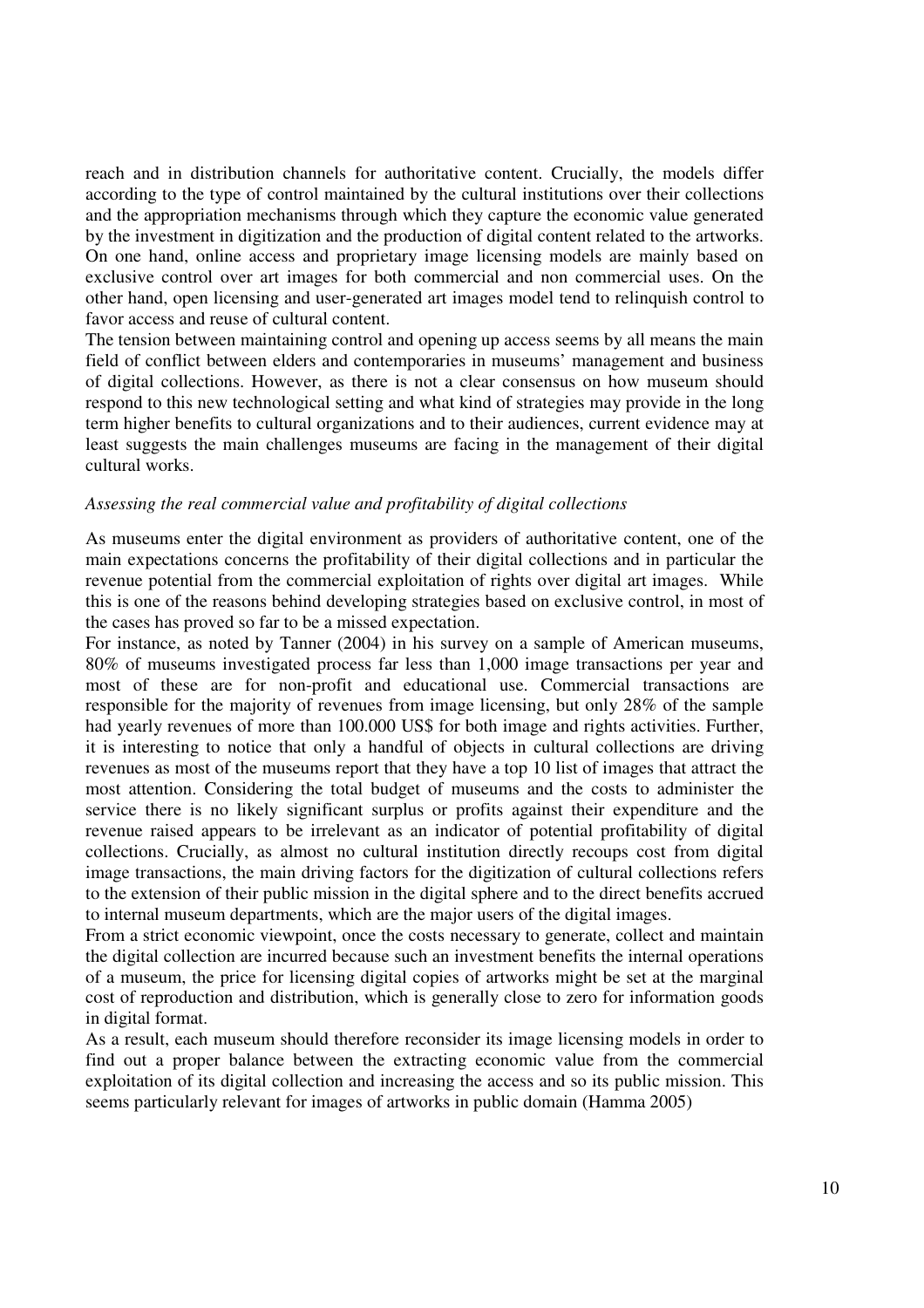### *Maintaining leadership as providers of authoritative content*

Although the introduction of the Internet has not materialized great revenue opportunities for museums in licensing their digital images to various commercial and educational markets, a greater challenge facing museums in defining the access and re-use models of digital reproductions refers to their role as providers of valued intangible goods, that is integrity, authority and contextualization of knowledge and information related to physical collections (Pantalony 2007).

As noted before, museums have been traditionally providers in the analogue world of such intangible goods generating value to society as producers of authoritative and trusted content about cultural objects. However, the transition to digitization and to a digital network environment asks for a reconsideration of their role as leading providers of authoritative content.

First, as noted by (Eschenfelder and Caswell 2010) adopting strategies that increase access and reuse of collections could engage amateur experts to assist with descriptions and to add context to artworks, thereby increasing the value of collections and public commitment to works. Conversely, users' active contribution to the generation of authoritative content raises substantial concerns for the unauthorized use of images or the production of inaccurate content, which potentially may negatively affect the brand value of a museum. As a result, depending on the magnitude of the two opposite effects, maintaining control over the access and reuse of their digital content may either increase or decrease the value of their collections. Differentiating between different holdings of the collections may be a proper strategy to enhance the value of less known and niche cultural objects while controlling the access and use to most popular works.

Second, the partnerships and collaborative agreements with technology-leading information providers, such as Google and photographic stock agencies, at first glance, may provide new opportunities to increase the value of digital collections and the role of museums as providers of authoritative content through innovative web distribution channels. These new players of the information economy have usually the financial resources and technology to provide enhanced services to museums for the digitization and online dissemination of their collections. Further, if not in a position of strength, a museum may want to partner so as to strengthen its position as being authoritative or its offering in terms of product potential.

Actually, these partnerships have favored greater access to collections or a more efficient delivery of digital images.

However, similarly to the intellectual property concerns raised by publishers in the field of access and use of electronic books (Samuelson 2010), these partnerships may involve serious drawbacks in the long term for museums as to their leading role of stewards of cultural collections in the cyberspace. Depending on how the licensing agreements are framed, the risk is that the new technology-leading information providers would obtain monopoly rents on the access to museum digital reproductions. For instance, endemic network effects in digital information markets tend to drive online users' demand for access to content to a limited number of distribution and content aggregation platforms. As a result, digital content providers would acquire a dominant position over original content producers, such as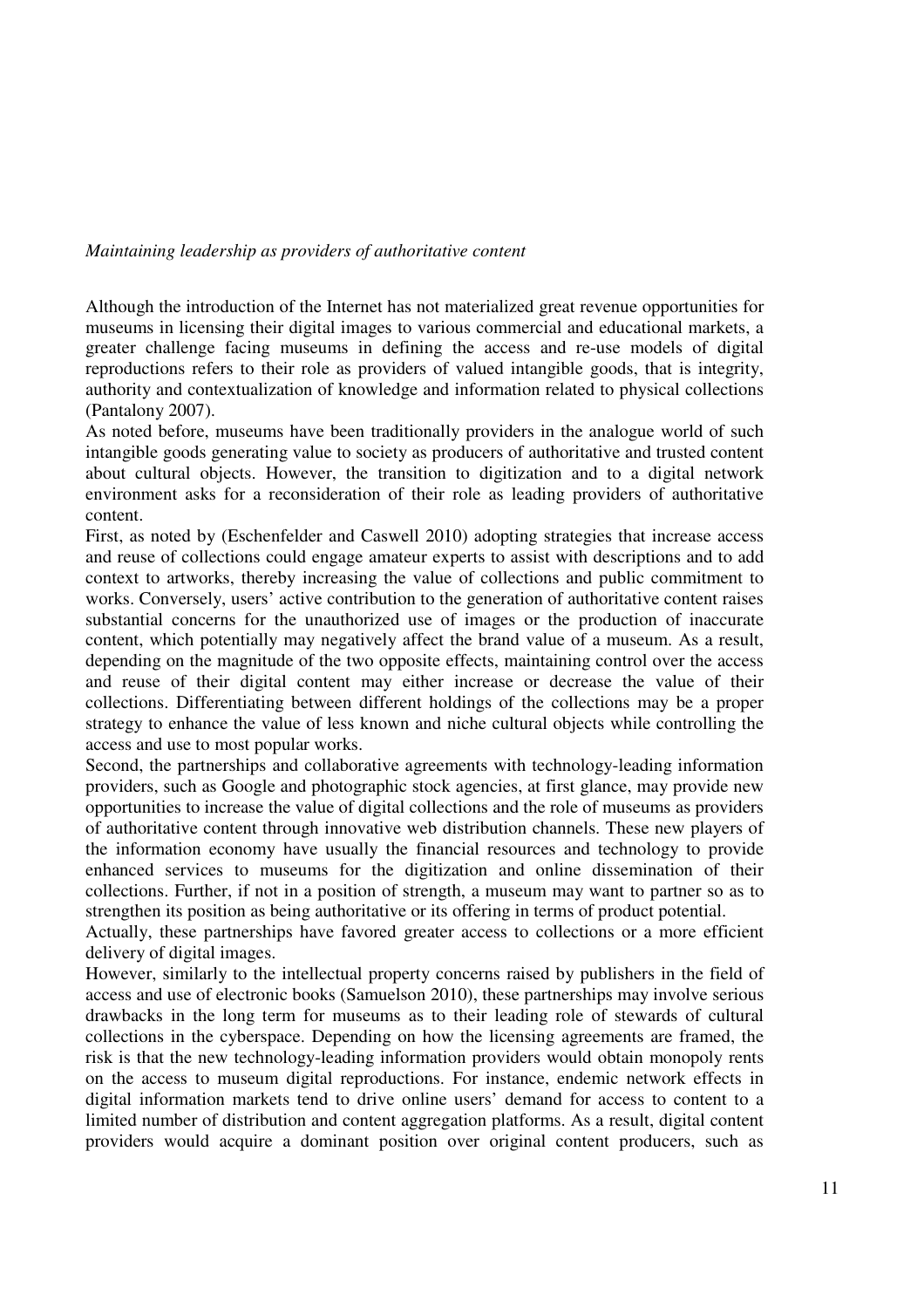museums. Further, while museums have to provide access to high-resolution images of their collections, these players are likely to exploit better than established cultural institutions the full potential of this content by developing innovative applications for online uses.

### *Developing new metrics for museum accountability*

As the transition to digitization has enabled to track and deeply inspect how users access and consume online content, the knowledge about how museum content is utilized is an important asset to the organization for assessing the social impact and success of its activities or the fulfillment of its inherent public mission. Moreover, institutions are under pressure to show that cultural initiative in general and digital initiatives in particular have a tangible impact, and access and use data and similar metrics represent a measurable form of cultural benefit (Eschenfelder and Caswell 2010).

Arguably, the proprietary image licensing and online display models have been usually supported by the use of metrics on access and revenue generated, such as online visitors image sale statistics, which do not greatly differ from the traditional measures used by museums in the analogue setting.

Conversely, although open access models seem to reduce the capacity of a cultural institution to monitor how digital reproductions are reused in the cyberspace some pioneering initiatives suggest that through digital image metadata it is possible to track how audiences are integrating and connecting knowledge and information regarding the museum artworks (Bray 2009). For example, the images provided under an open licensing scheme by the Brooklyn Museum to the Wikimedia foundation are monitored according to the new tags and information added or modified and to the number and type of Wikipedia articles that are currently using one image of the collection.

Similar metrics are being monitored for the images of artworks released by the Cariplo Foundation in the context of its Artgate Project. To date, the re-use on Wikipedia represents one of the most easily traceable forms of creation of derivative cultural works and/or of creations of new context and links for collection images. This is the case thanks to the systematic use of the aforementioned tags and metadata, however the ongoing developments in the domain of the Semantic Web (see projects such a DBpedia.org or Freebase.com) suggest that similar metrics will be richer and more precise in the foreseeable future. Moreover, organizations developing open licensing tools, such as Creative Commons, also offer to the public rich systems of metadata which can already be used to monitor the re-use of licensed content (Abelson et al. 2008 ).

As a result, open access (and re-use) models have the potential to trigger the development of new tracking methodologies for a better assessment of the reuse patterns of museum digital collections in terms of knowledge and information creation about museum works. This, in turn, may attract new resources for the museum in general and for open access projects in particular, possibly representing a key element in the sustainability strategy related to digitization processes.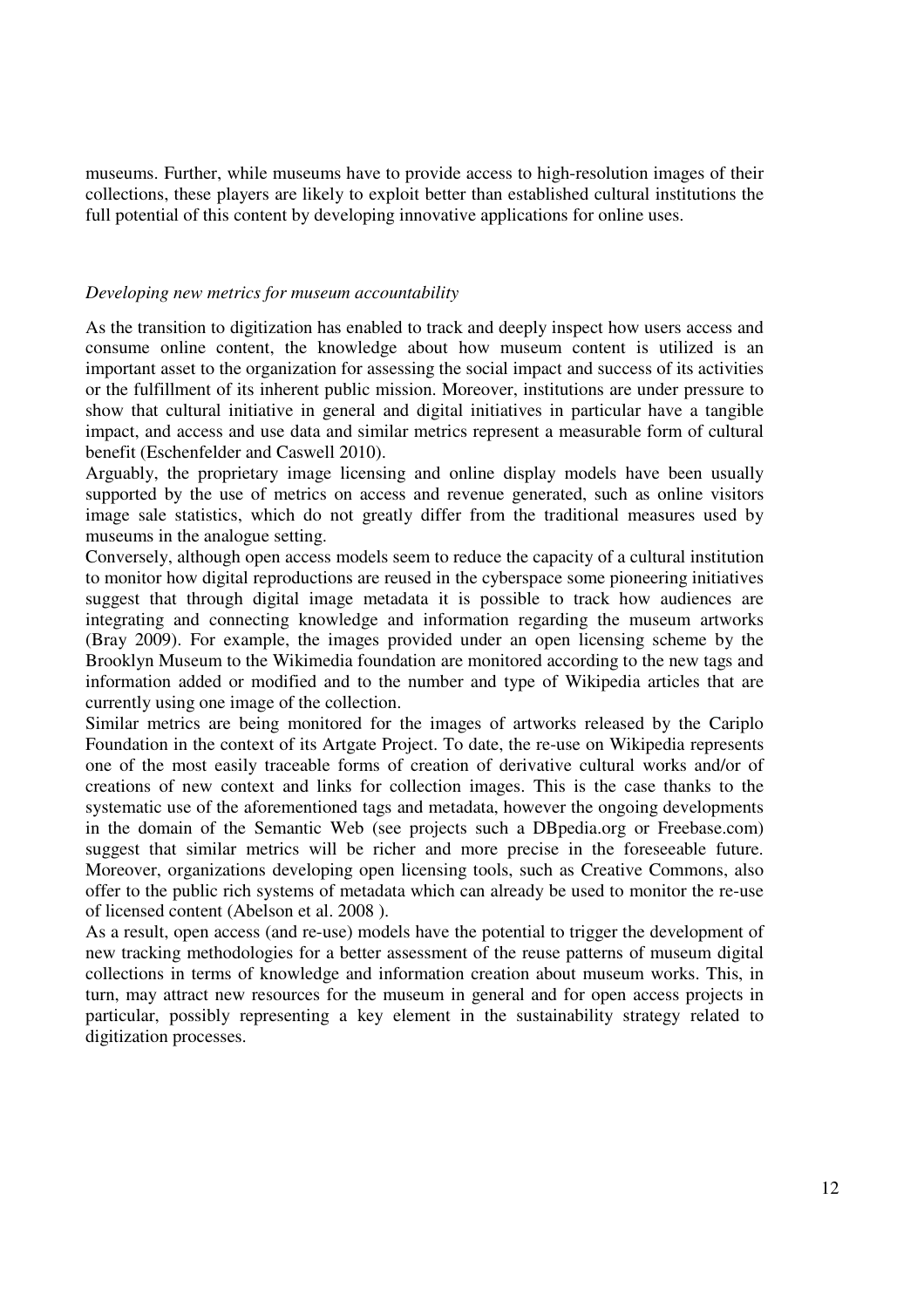## **References**

Abelson H., Adida B., Linksvayer M., Yergler N., 2008. ccREL: The Creative Commons Rights Expression Language , Version 1.0 – March 3rd, 2008 (available at http://wiki.creativecommons.org.suffixproxy.com/images/d/d6/Ccrel-1.0.pdf).

Alexander, E.P., 1983. *Museum Masters: Their Museums and their Influence,* Nashville: American Association for State and Local History.

Bakhshi H. and Throsby D., 2010. Culture of Innovation, An economic analysis of innovation in arts and cultural organizations, *NESTA Research Report*.

Bakos, Y. and Brynjolfsson, E., 1997. Aggregation and disaggregation of information goods: Implications for bundling, site licensing and micropayment systems, in *Internet Publishing and Beyond: The Economics of Digital Information and Intellectual Property*, D. Hurley, B. Kahin, and H. Varian, eds., MIT Press.

Benkler, Y., 2006. *The Wealth of Networks: How Social Production Transforms Markets and Freedom*. Yale University Press.

Besser, H., 1997. The transformation of the museum and the way it's perceived. In *The Wired Museum: Emerging Technology and Changing Paradigms*; K. Jones-Garmil, (ed.). American Association of Museums: Washington, D.C., 153- 170.

Bray, P., 2009. Open Licensing and the Future for Collections. In *Museums and the Web 2009: Proceedings*, J. Trant and D. Bearman (eds). Toronto: Archives & Museum Informatics. Published March 31, 2009. Consulted November 16, 2011. http://www.archimuse.com/mw2009/papers/bray/bray.html

Dierickx B., Tsolis D.K., 2010. Barriers in On-line Access to Culture. *Uncommon Culture Vol1(2) 39-61*

Eschenfelder, K.R., Agnew G., 2010. Technologies Employed to Control Access to or Use of Digital Cultural Collections: Controlled Online Collections. D-Lib Magazine Vol. 16(2)

Eschenfelder, K.R., Caswell M., 2010. Digital cultural collections in an age of reuse and remixes. *First Monday, Vol 15(11)*

Hamma, K.J., 2005. "Public Domain Art in an Age of Easier Mechanical Reproducibility" D-Lib Magazine, Volume 11, Number II, at http://www.dlib.org/dlib/november05/hamma/11hamma.html

Landes W.M., Posner R.A., 2003. *The Economic Structure of Inellectual Property Law*. Cambridge: Harvard University Press

Lewis G., 2011. *History of museums*. In *Encyclopædia Britannica*. Retrieved from http://www.britannica.com/EBchecked/topic/398827/history

Minghetti, V., Moretti, A. and Micelli, S., 2001. Reengineering the museum's role in the tourism value chain: towards an IT business model. 'Journal of Information Technology and Tourism.' 4(1), pp.131-143.

MTM London, 2010. Digital audiences: Engagement with arts and culture online. *Arts Council England* 

OECD, 2006. Digital Broadband Content: Public Sector Information. *OECD Digital Economy Papers, No. 112, OECD Publishing.* 

Pantalony, R.E., 2007. *WIPO guide on managing intellectual property for museums*. Geneva: World Intellectual Property Organization

Peacock, D., and Brownbill, J., 2007. Audiences, Visitors, Users: Reconceptualising Users Of Museum On-line Content and Services, *Proceedings of Museums and the Web 2007*, Published March 31, 2007 at http://www.archimuse.com/mw2007/papers/peacock/peacock.html Toronto, Canada.